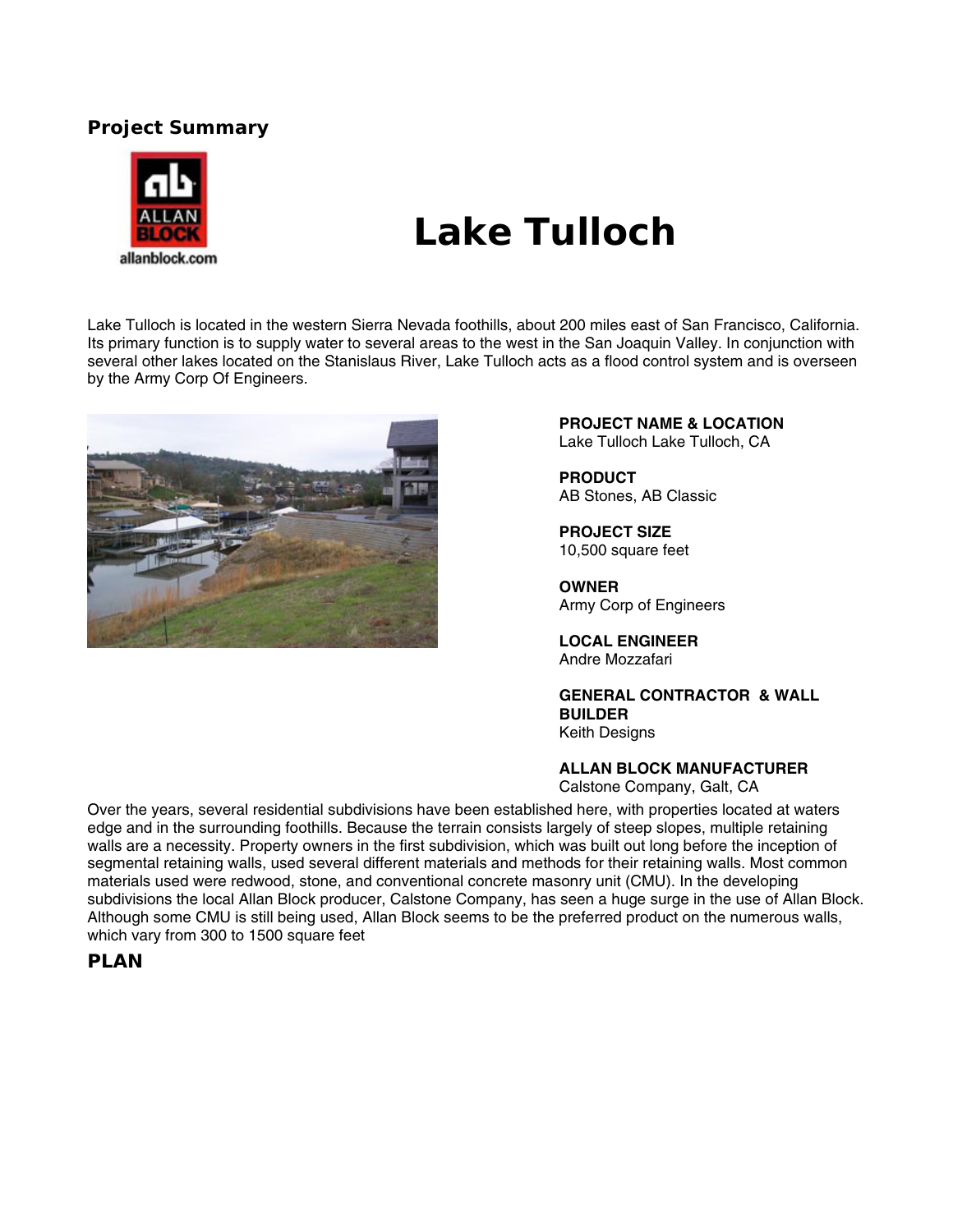Although several design-build firms have worked in the area surrounding Lake Tulloch, the most frequent is Keith Designs. Keith Designs submitted the site plans to Allan Block Corporation. The designs were created using a program that produced detailed three-dimensional drawings. These drawings show an example of a site plan used to design a homeowner's lakeside retaining walls. The site plans allowed for the determination of material and labor estimates and foresight into any design or construction challenges.





#### **DESIGN**

Once Keith Design had completed their plan drawings they sent the plans and a soils report to Andre Mozzafari Engineering or Allan Block Corporation. Most of the engineering, when required, is done locally by Andre Mozzafari Engineering in Modesto, California, with the help of Allan Block Corporation.

Most of the soil around the lake is silty sand. Based on the soils evaluation a friction angle of 30 degrees and a unit weight of 120 pcf (19 kN/m<sup>3</sup>) were used. Most of the walls were designed using the gray AB Stones and a few of the walls used the gray AB Classic. Some of the future projects are expected to go up using the Abbey Blend collection.

The prominent design challenge on these projects is that most of the walls are located near the shoreline. City requirements do not allow any walls to be built below the high water elevation of 510.0 feet (155 m). Therefore it was critical that each of the walls be laid out with careful consideration to the bottom of wall elevations and grading in order to receive a building permit.

Combined, the resident's site plans included terraces, patios, driveway, stairs, inlets, docks, curves, angles, slopes, and planters. By meeting with the homeowners and using state of the art software, Keith Designs was able to come up with fabulous layouts for retaining walls that allowed the homeowners to increase their outdoor living space.



 Stones, with a setback of 12 degrees, was chosen most often to provide better leverage and use less ement than a 6-degree AB Classic block. Combined the designs called for both gravity walls and reinforced walls. ases where there was a patio, slope or roadway above the wall more force is bearing on the wall, requiring these use more reinforcement than a wall with no slope or surcharge above.

es with a slope at the toe of the wall the city required that there be at least 7 feet (2 m) horizontally between the block and the surface of the slope, this is referred to as the seven feet to daylight rule. This means that for a 3:1 elow the wall, 4 blocks need to be buried at the base of the wall. It was a big challenge to make sure that the block was still above the high water elevation.